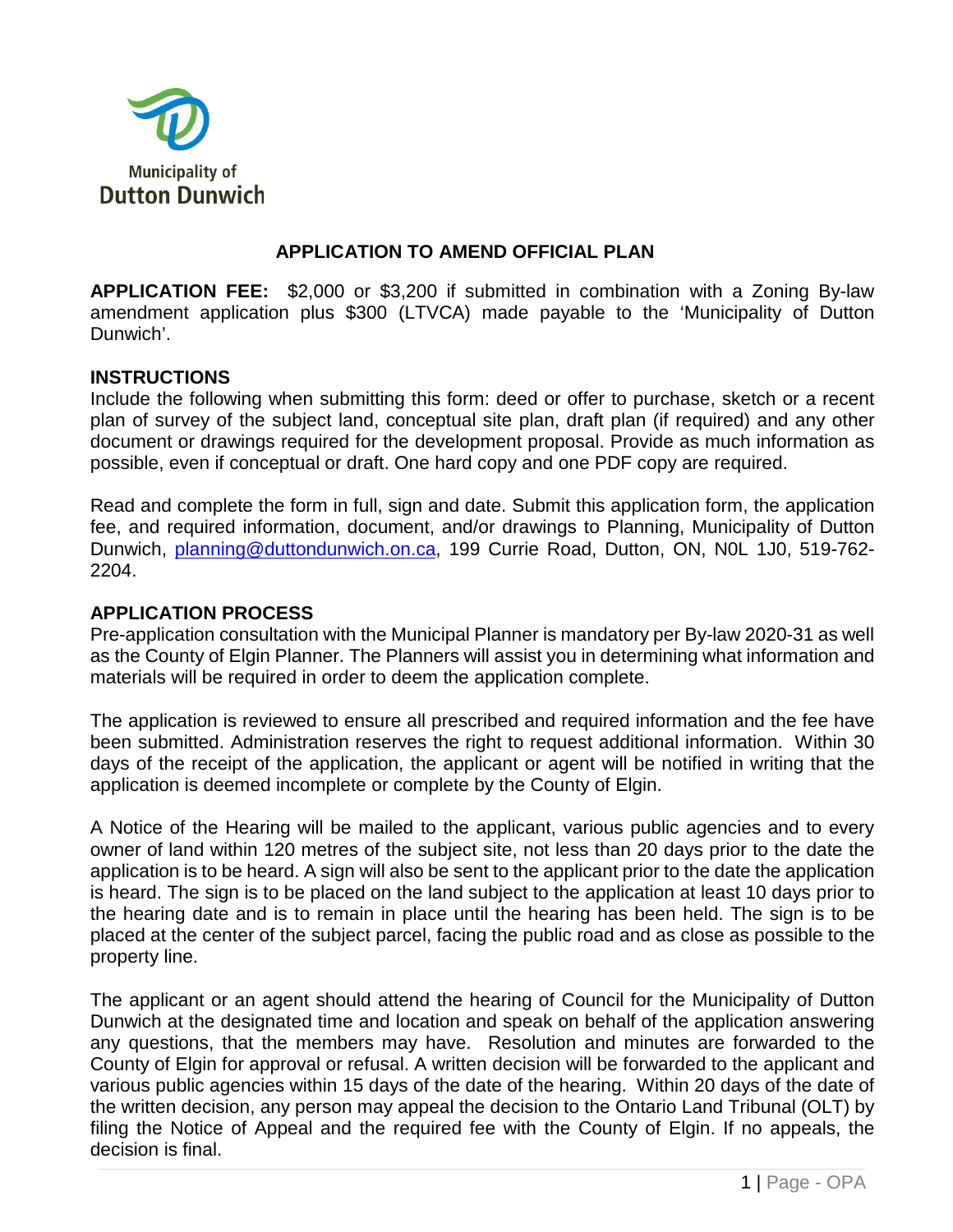# **OWNER AND APPLICANT INFORMATION**

Name and Contact Information of Owner(s):

| Name and Contact Information of Applicant(s) (if different from Owner): |                                                                     |  |  |  |
|-------------------------------------------------------------------------|---------------------------------------------------------------------|--|--|--|
|                                                                         | Name and Contact Information of Agent:                              |  |  |  |
|                                                                         |                                                                     |  |  |  |
|                                                                         | <b>SUBJECT LAND INFORMATION</b>                                     |  |  |  |
| <b>Municipal Address:</b>                                               |                                                                     |  |  |  |
| Lot:                                                                    | Concession:                                                         |  |  |  |
| Legal Description:                                                      |                                                                     |  |  |  |
| Roll Number:                                                            |                                                                     |  |  |  |
|                                                                         | Name and Address of any mortgagees, charges or other encumbrances:  |  |  |  |
|                                                                         | Any easements or restrictive covenants affecting the subject lands: |  |  |  |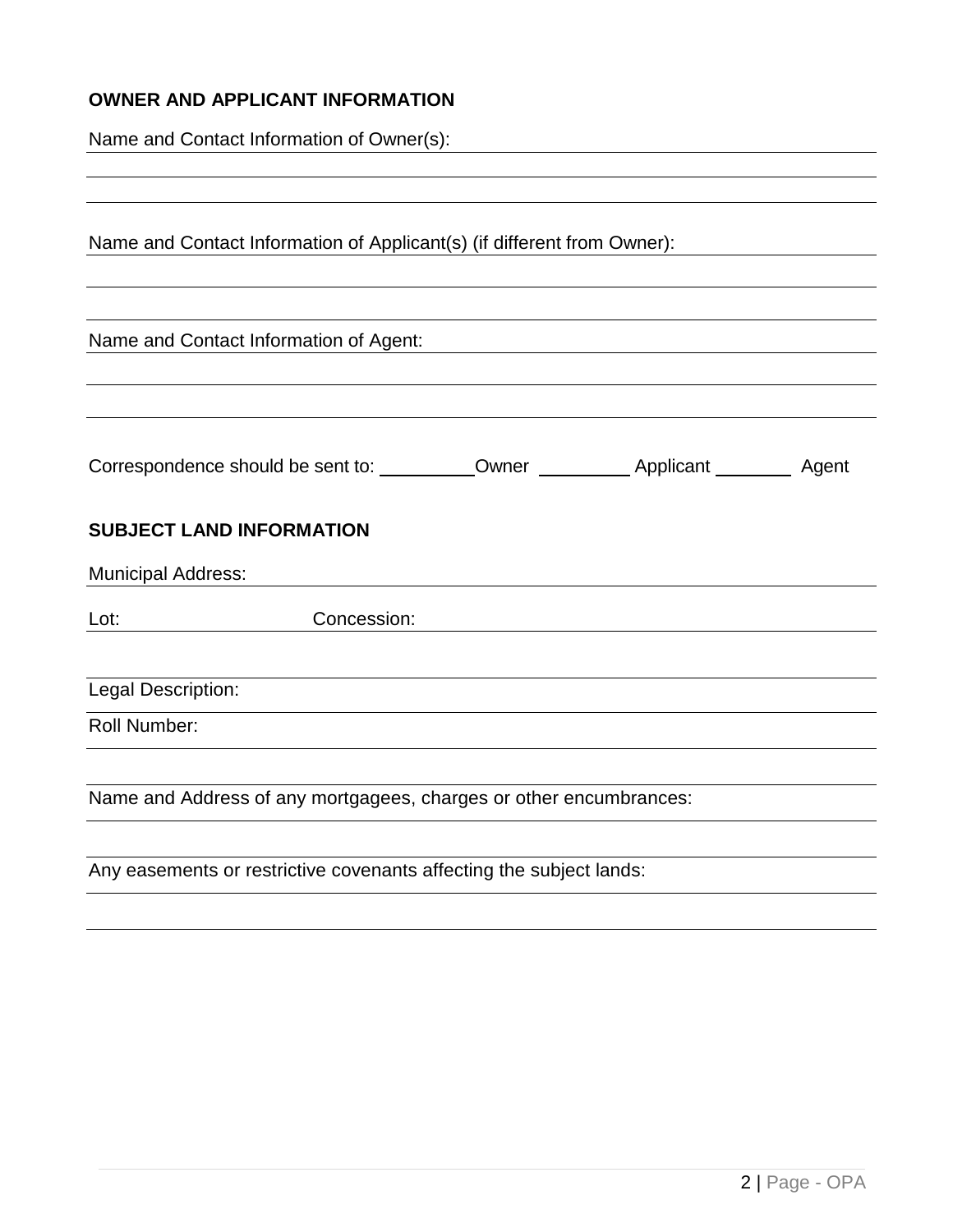Existing Uses (include length of time):

Previous Uses:

#### **PROPOSED DEVELOPMENT INFORMATION**

Current Official Plan Designation:

Official Plan Designation Request:

Current Zoning Classification:

Describe the purpose of the designation change of the subject lands that is being requested by this application:

Explain why the designation change is being requested and how it conforms to the Provincial Policy, 2020 and the Official Plan (County of Elgin and Dutton Dunwich):

Does the proposed Official Plan Amendment add, change, replace or delete a **policy** in the Official Plan: Yes No

If yes, explain further:

 $\overline{a}$  $\overline{a}$ 

 $\overline{a}$  $\overline{\phantom{a}}$ 

 $\overline{a}$ 

| Does the proposed Official Plan Amendment add, change, replace or delete a map schedule in |     |  |  |
|--------------------------------------------------------------------------------------------|-----|--|--|
| the Official Plan: Yes                                                                     | No. |  |  |
| If yes, explain further:                                                                   |     |  |  |

Does the proposed Official Plan Amendment alter all or any part of the boundary of an area of a settlement or establishes a new area of settlement in the Official Plan: Yes No If yes, explain further: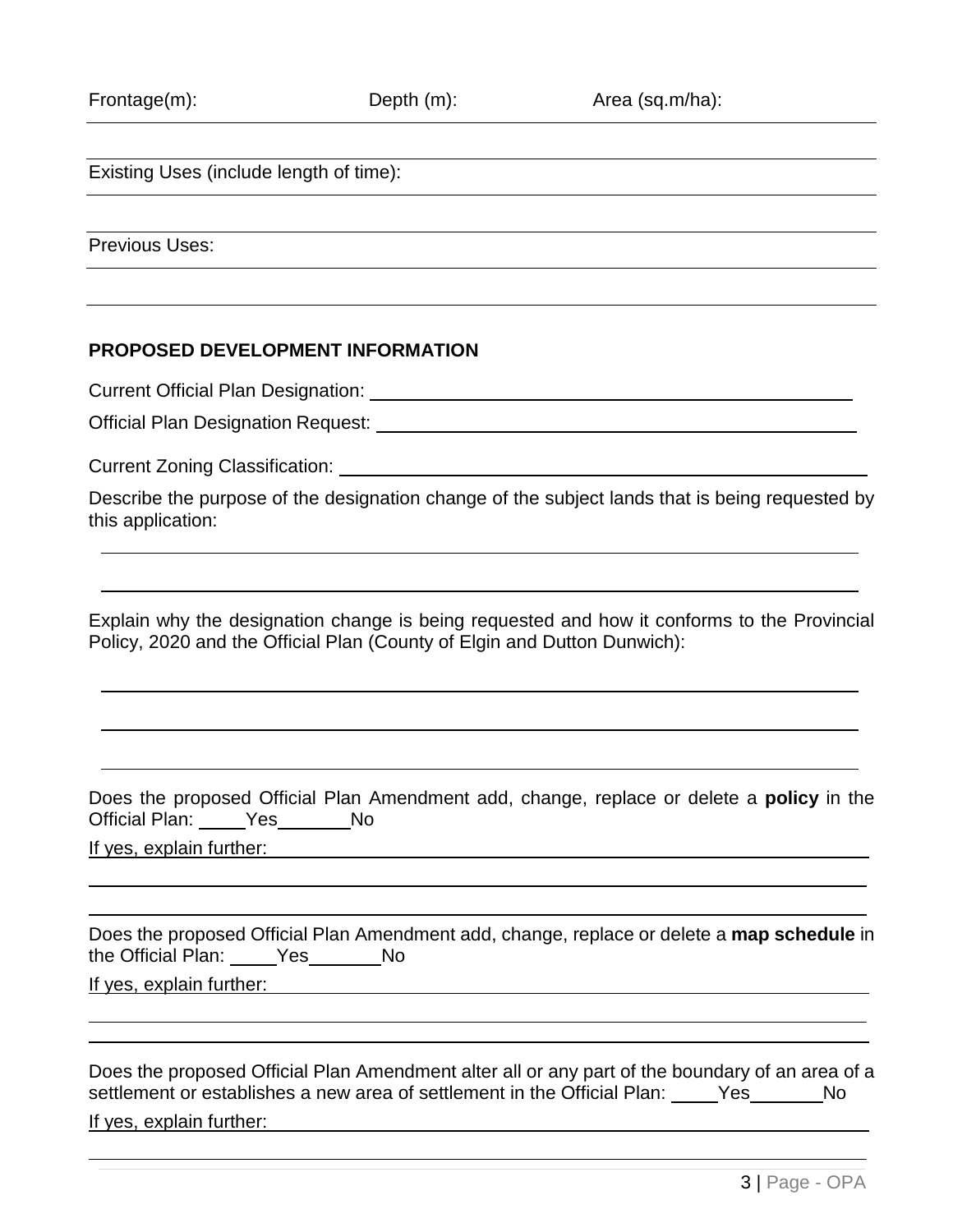Does the proposed Official Plan Amendment remove the subject land from an area of employment in the Official Plan: \_\_\_\_\_Yes\_\_\_\_\_\_\_No

If yes, explain further:

Number and type(s) of buildings or structures **existing** on the subject land:

Number and type(s) of buildings or structures **proposed** to be built on the subject land:

Existing uses of abutting properties:

North:

 $\overline{a}$  $\overline{a}$ 

East:

South:

West:

Select or describe your proposed strategy for consulting with the public with respect to the application:

Open House: Public Meeting: Website: Other: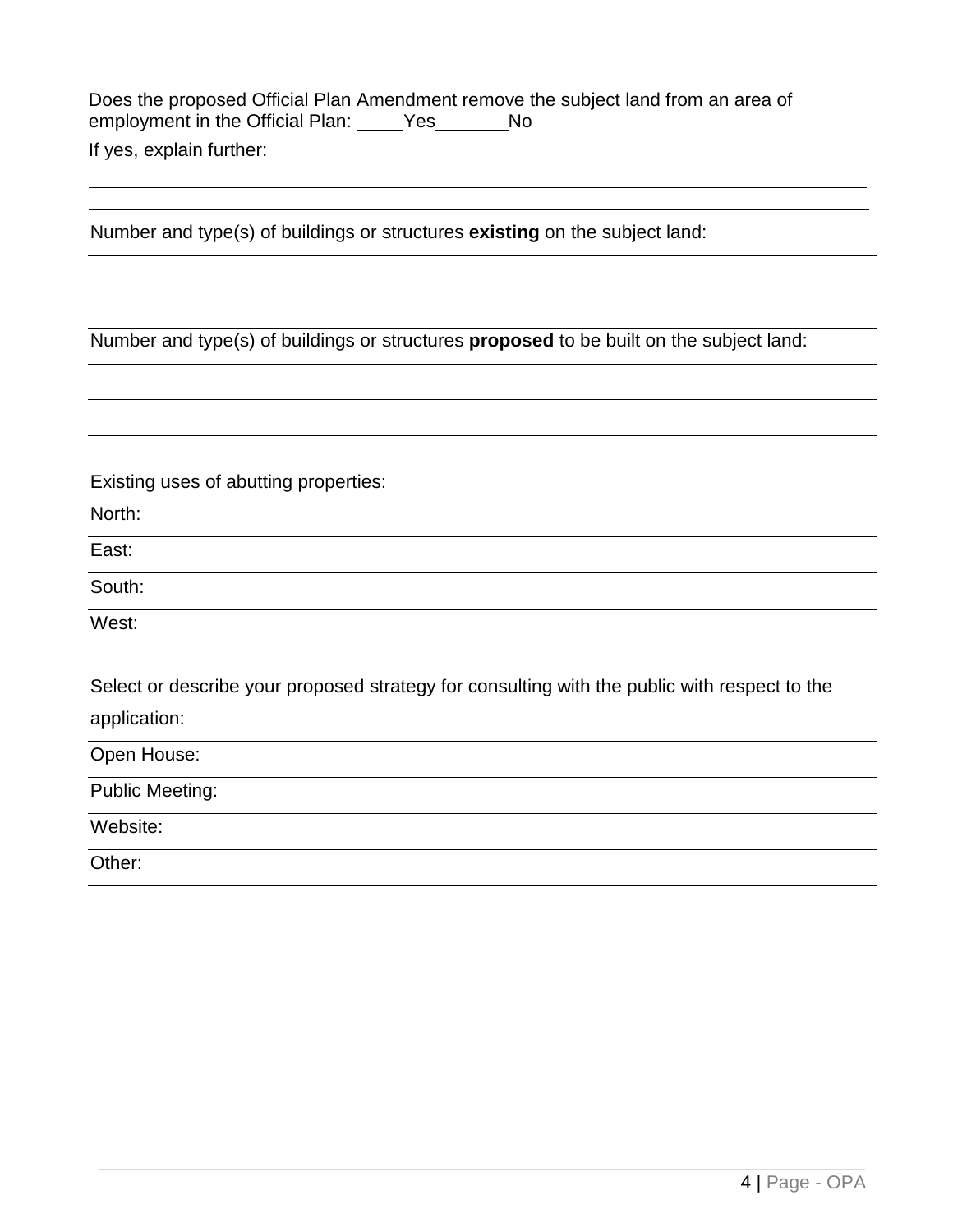Have the subject lands ever been subject to any of the following applications (provide file number and status):

| • Official Plan Amendment: | Yes | Nο  |
|----------------------------|-----|-----|
| • Zoning By-law Amendment: | Yes | No. |
| • Minor Variance:          | Yes | No. |
| • Consent/Severance:       | Yes | No. |
| • Plan of Subdivision:     | Yes | Nο  |

• Site Plan Control Yes \_\_\_\_\_ No \_\_\_\_\_

## **AVAILABLE SERVICES**

Water is supplied to the subject property by the following:

Publiclyownedandoperatedpipedwatersystem

\_\_Private well

Communalwell(privatelyowned/operated)

Sewage disposal is provided to the subject property by the following:

Publiclyownedandoperatedsewagedisposalsystem

Private sewage system

Communalsystem(privatelyowned/operated)

Other **Communist Communist Communist Communist Communist Communist Communist Communist Communist Communist Communist Communist Communist Communist Communist Communist Communist Communist Communist Communist Communist Commu** 

Storm drainage is provided to the subject property by the following:

Sewers

Ditches

Swales

**Other Community Community Community Community Community Community Community** 

Access is provided to the subject property by the following:

Provincial Highway

MunicipalRoad(yearlymaintenance)

MunicipalRoad(seasonalmaintenance)

County Road

Right-of-Way

**Other** 

If access to subject land is by private road or right-of-way, please indicate the name of the owner of the land or road, who is responsible for its maintenance and whether it is seasonal or year-round.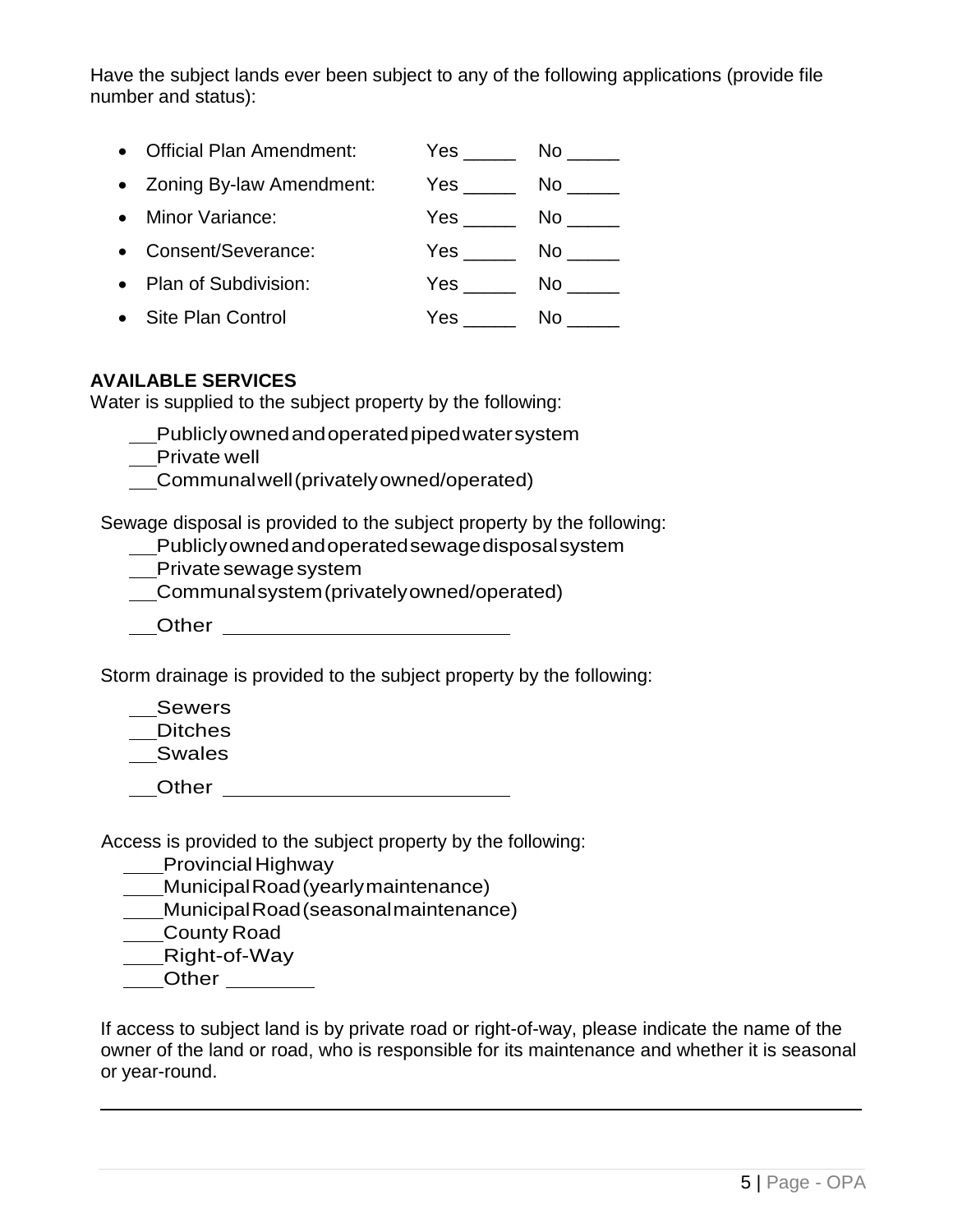## **SKETCH INSTRUCTIONS**

Attach a sketch showing, in metric units:

- 1. the boundaries, zoning matrix and dimensions of the subject lands;
- 2. the location, size and type of all existing buildings or structures on the subject land, including their distance from the front lot line, rear lot line and side lines;
- 3. the approximate location of all natural and artificial features (for example, buildings, railways, roads, watercourses, drainage ditches, banks of rivers or streams, wetlands, wooded areas, wells and septic tanks) that are located on the subject land and on land that is adjacent to it, and in the applicant's opinion, may affect the application;
- 4. the current uses of all land that is adjacent to the subject land;
- 5. the location, width and name of any roads within or abutting the subject land, indicating whether it is an unopened road allowance, a public travelled road, a private road or a right of way;
- 6. if access to the subject land will be water only, the location of the parking and docking facilities to be used; and
- 7. the location and nature of any easement affecting the subject land.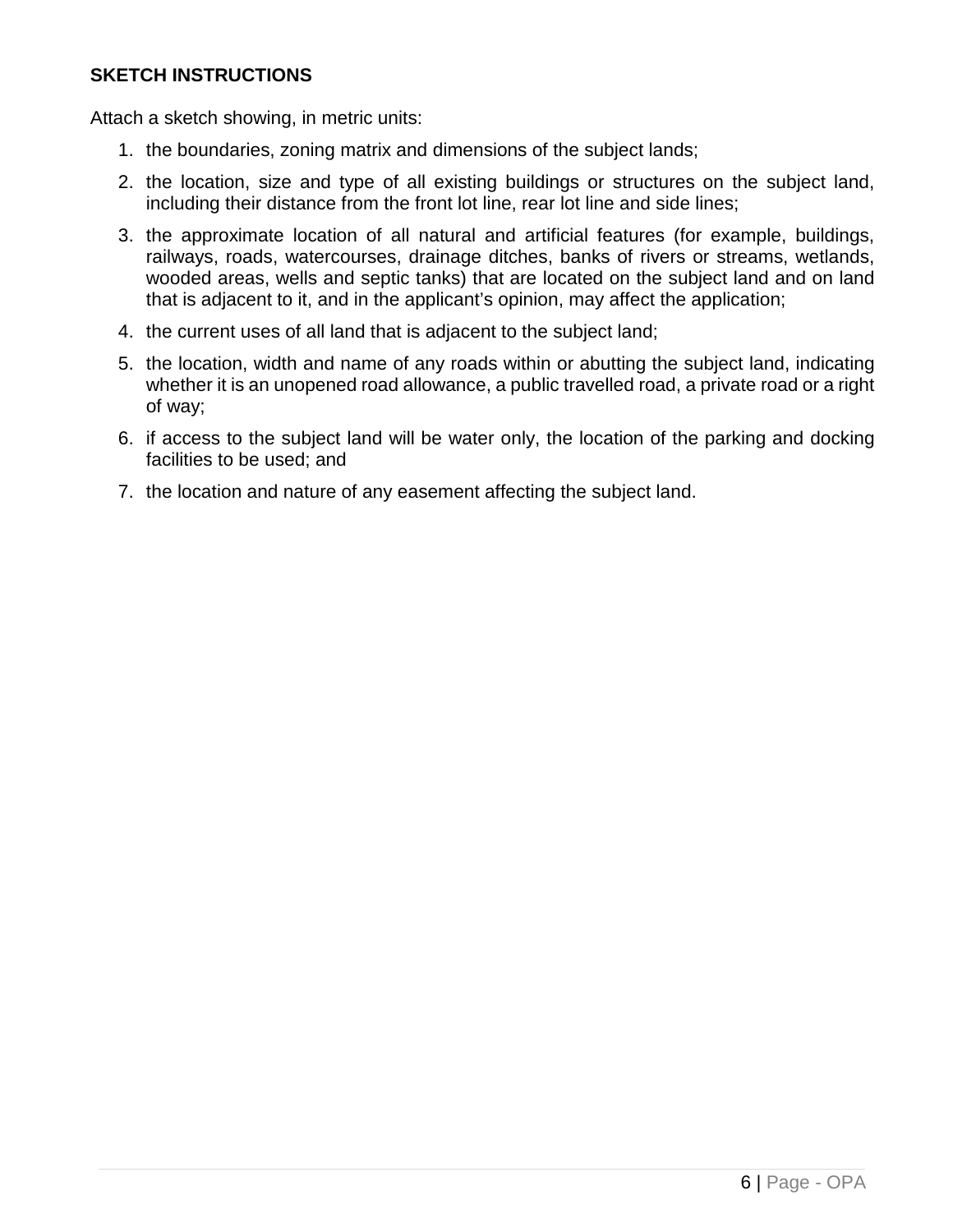# **ENVIRONMENTAL SITE SCREENING QUESTIONNAIRE**

| <b>Use or Feature</b>                                                                                                                                                                                              | <b>On Subject Land</b> |
|--------------------------------------------------------------------------------------------------------------------------------------------------------------------------------------------------------------------|------------------------|
| Has the grading of the subject land been changed by<br>adding earth or material? Has filling occurred on the<br>subject land?                                                                                      | __Yes __ No __ Unknown |
| Has a gasoline station and/or automobile service station<br>been located on the subject land or adjacent lands at any<br>time?                                                                                     | __Yes __ No __ Unknown |
| Has there been petroleum or other fuel stored on the<br>subject land or adjacent lands?                                                                                                                            | __Yes __ No __ Unknown |
| Are there or have there ever been underground storage<br>tanks or buried waste on the subject land or adjacent<br>lands?                                                                                           | __Yes __ No __ Unknown |
| Have the lands or adjacent lands ever been used as an<br>agricultural operation where cyanide products may have<br>been applied as pesticides and/or sewage sludge applied<br>to the lands?                        | __Yes __ No __ Unknown |
| Agricultural Operation including livestock facility or<br>stockyard within 500 m?                                                                                                                                  |                        |
| Have the lands or adjacent lands ever been used as a<br>weapons firing range?                                                                                                                                      | Yes No Unknown         |
| Is the nearest boundary line of the application within<br>500 metres (1,640 feet) of the boundary line of an<br>operational/non-operational public or private waste<br>disposal site, landfill or dump?            | Yes No Unknown         |
| If there are existing or previously existing buildings on<br>the subject lands, are there any building materials<br>remaining on site which are potentially hazardous to<br>public health (e.g., asbestos, PCB's)? | __Yes __ No __ Unknown |
| Is there reason to believe the subject lands may have<br>been contaminated by existing or former uses on the<br>site or adjacent sites?                                                                            | Yes No Unknown         |
| Industrial or Commercial Use (specify users)?                                                                                                                                                                      | Yes No Unknown         |
| Natural Heritage Feature on or within 120 metres of<br>subject land?                                                                                                                                               | __Yes __ No __ Unknown |
| Flood Plain?                                                                                                                                                                                                       | Yes __ No __ Unknown   |
| Active Railway within 500 m?                                                                                                                                                                                       | __Yes __ No __ Unknown |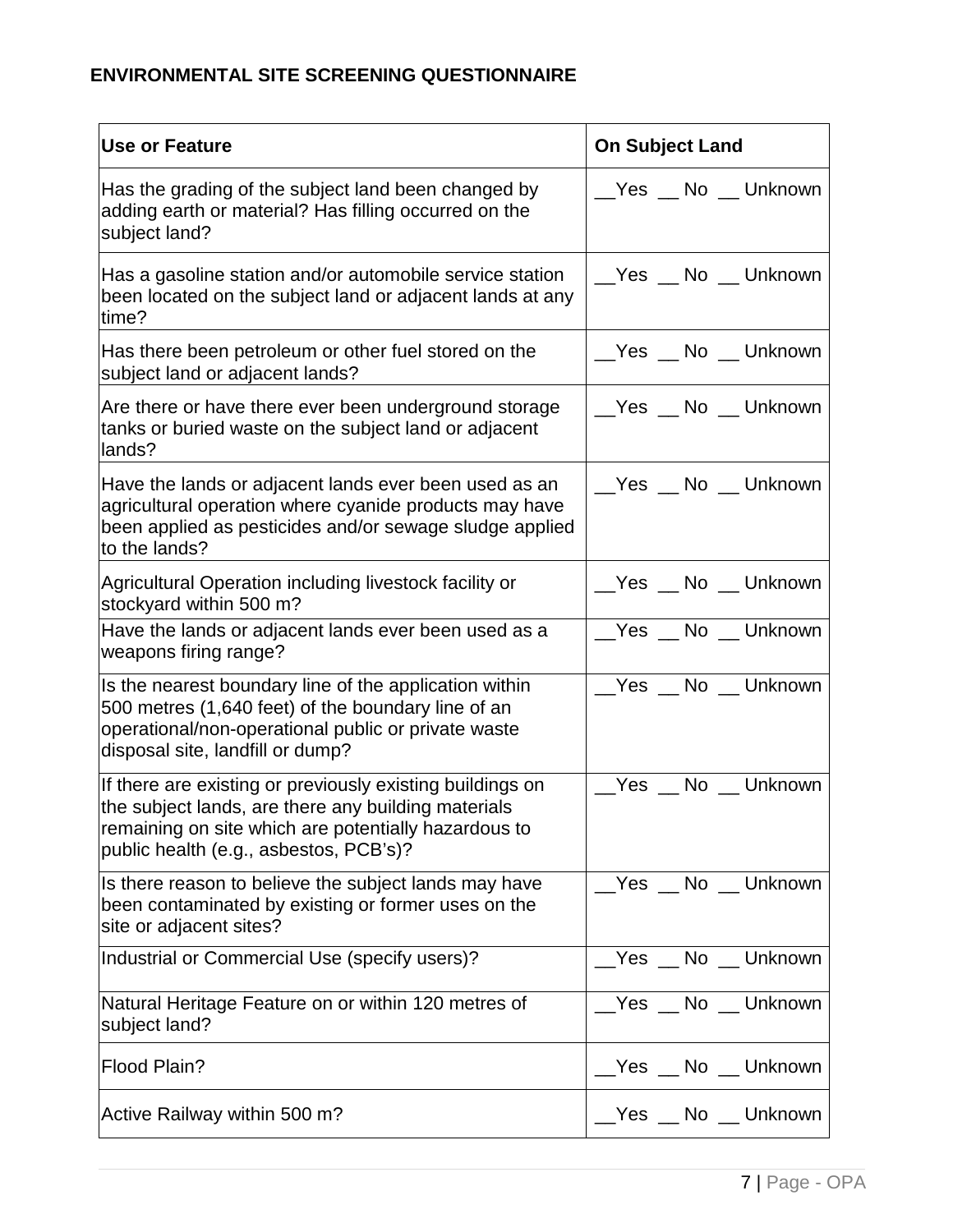## **ACKNOWLEDGEMENTS**

I/WE, I/WE, in this application are true, and I/We make this solemn declaration conscientiously believing it to be true, and knowing that it is of the same force and effect as if made under oath and by virtue of the Canada Evidence Act.

I/WE acknowledge that receipt of this application does not guarantee it to be a complete application.

I/WE hereby authorize staff of the Municipality of Dutton Dunwich to enter upon the subject lands and premises described in the application form for the purpose of evaluating the merits of this application.

I/WE shall assume responsibility for all costs related to the said application and understand and agree that the payment of said costs shall be a condition of this signed application. I/We also agree to accept all costs as rendered.

I/WE further acknowledge that pursuant to the provisions of the Planning Act and the Municipal Freedom of Information and Protection of Privacy Act, this application and all material and information provided with this application are made available to the public.

| Dated this | day of |  |
|------------|--------|--|
|            |        |  |

Signature of Applicant (owner or authorized agent)

**AUTHORIZATION** (complete only if Owner is not the Applicant)

to act on my behalf regards to the above application.

| Dated this | day of |  |
|------------|--------|--|
|            |        |  |

Signature of Owner